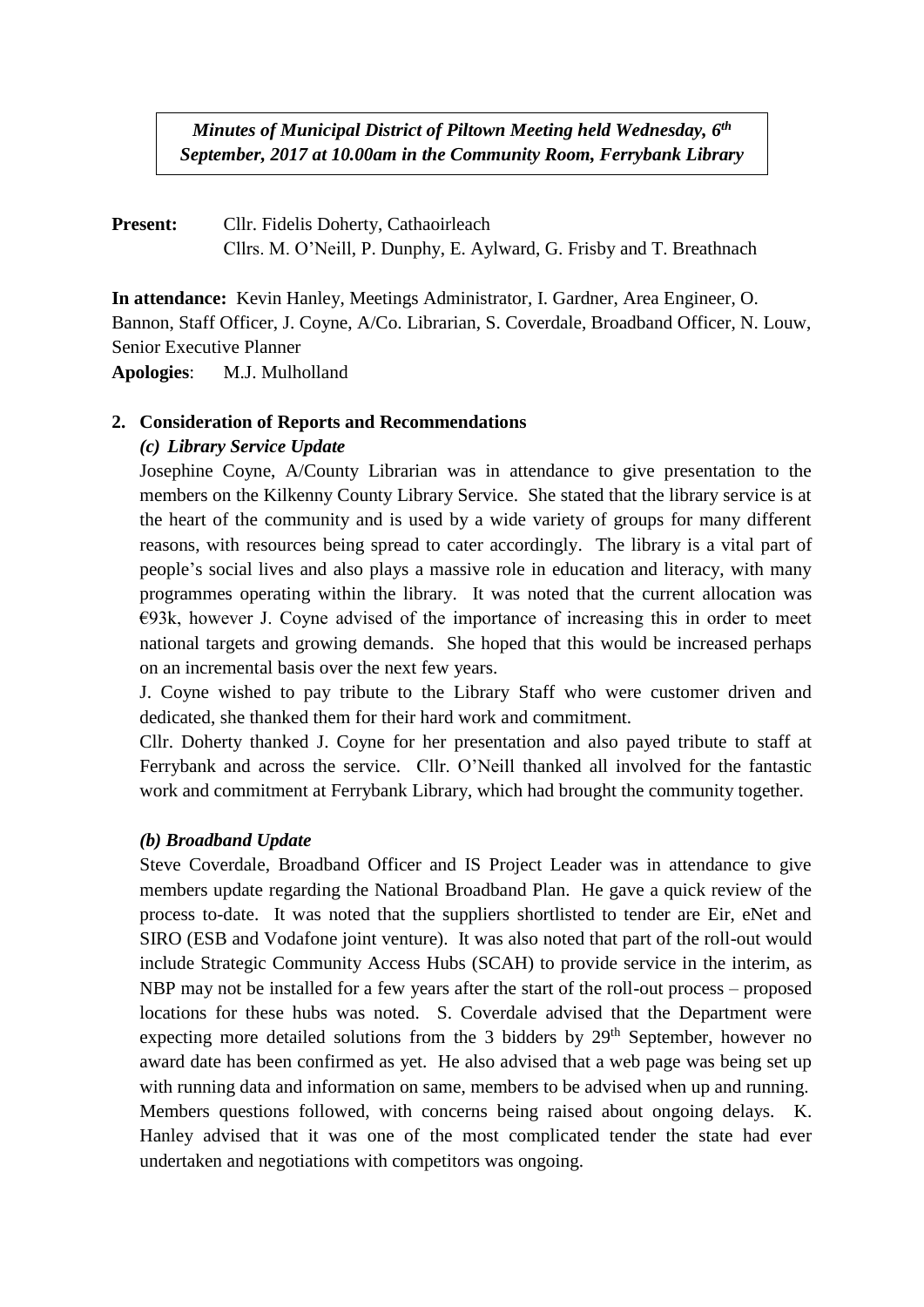Cllr. O'Neill proposed that letter be written to the Department to ensure timely delivery of the NBP, with no unnecessary delays, this was seconded by Cllr. Dunphy and agreed.

## **1. Confirmation of Minutes**

**MDP Meeting 5 th July –** Proposed by Cllr. Breathnach, seconded by Cllr. Dunphy **Special Meeting of MDP 21st June** – confirmation of these minutes had been deferred at the request of Cllr. O'Neill, who sought an amendment to same. Following discussion, minutes as circulated were proposed by Cllr. Dunphy, seconded by Cllr. Breathnach. Cllr. O'Neill wanted her disagreement noted.

## **Matters Arising**

*24/7 Cardiac Service, Waterford* – Cllr. Dunphy enquired if any response from Minister. K. Hanley advised that to-date only acknowledgement had been received.

*Newrath Recycling* – Cllr. Dunphy looked for update. K Hanley advised that preferred bidder had been identified, he agreed to follow up and update the members.

*Picnic in the Park 5<sup>th</sup> July – Cllr. O'Neill complimented all involved, which was a great* success.

## **2. Consideration of Reports and Recommendations**

## *(a) Roadworks Programme Update*

I Gardner circulated report and outlined details of works carried out in the previous 2 month period. He advised that the pavement works on the LP4211 at Newmarket had been deferred due to pending planning permission and sought approval from members to carry out alternative works at 2 locations – LS7429 at Kilcraggan, Mooncoin (350M) and LS7570 at Raheen, Piltown (250m). This was proposed by Cllr. Dunphy, seconded by Cllr. Breathnach and agreed.

I Gardner responded to questions from members – it was noted that General Operative positions had been filled, 8 new employees had commenced in the area. Cllr. Dunphy asked for current position regarding works at Tower Road – IG to follow up, for discussion at next meeting – also for inclusion on agenda for meeting with TII.

Cllr. O'Neill expressed her thanks for works on Abbey Road, all residents delighted.

Cllr. Aylward asked about legal position regarding muck on roads and responsibility in case of accidents – IG advised that when complaints received farmers were made aware of there responsibilities in this regard.

Cllr. Frisby welcomed the provision of bus shelter at Slieverue and also noted works on provision of the footpath, he thanked I Gardner and senior staff in the Council for their efforts on this matter. Cllr. Dunphy asked if consideration could be given to provision of bus shelter/stop at Fiddown. Cllr. O'Neill asked for repair to speed limit sign at Abbey Road.

## *(d) Newrath Road*

I Gardner advised that he had met with residents after the last meeting and forwarded the preliminary plan, but explained no funding was currently available to complete works. It was noted some minor works would be carried out in the interim. This item to be included on next agenda.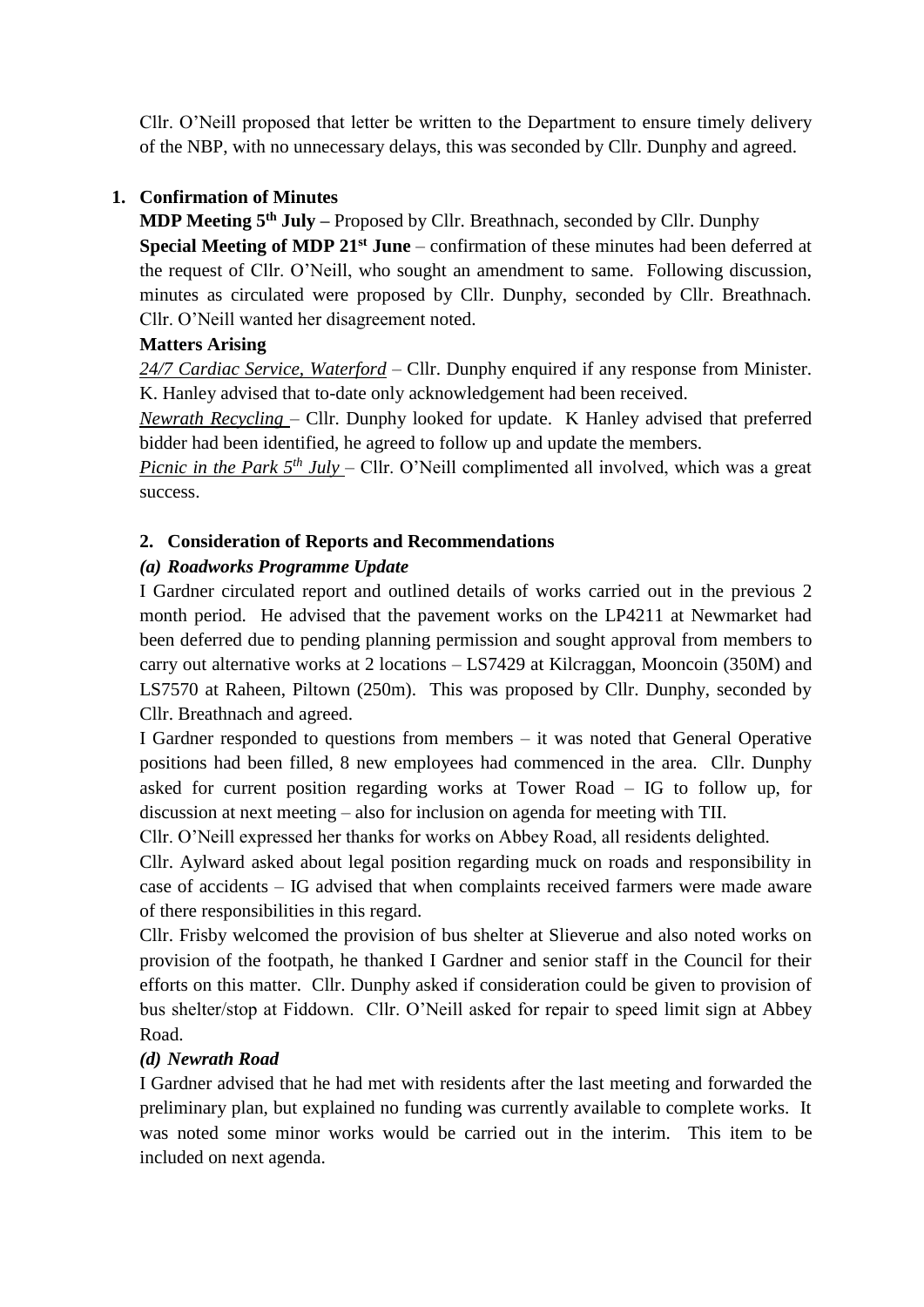## *(e) Boundary Update*

K Hanley advised there was no update on the matter, but National Planning Framework imminent.

# *(f) Unfinished Estates – Piltown MD*

K Hanley circulated report showing current status, the position was noted. Some issues raised by members, it was agreed to request Annette Fitzpatrick to attend the next Piltown MD meeting in October. Cllr. Breathnach asked for follow up on his previous request that if progress could not be made by residents, that the Local Authority could initiate the taking in charge process, K Hanley to follow up.

# *(g) Greenway Update*

K Hanley advised that 80 submissions had been made, with some issues surrounding two landowners. It was noted that independent consultants had been engaged to look at and try to resolve issues.

# *(h) Roads Budget*

As agreed at the July meeting, I Gardner circulated details setting out budget comparison for the years 2007 to 2017. It was noted that the biggest difference was on National Roads funding. K Hanley suggested the matter could be raised at the Budget Briefing on Monday.

## *(i) TII – re preparation for meeting with TII*

K Hanley advised that Tim Butler had met with the TII last week and a date for the meeting to be finalised for November. It was agreed that members would submit items to I Gardner prior to the October meeting, which could then be prioritised and forwarded to Michael Murphy, Sen. Engineer. This was agreed.

## *(j) Ferrybank LAP*

Nicholaas Louw, Senior Executive Planner was in attendance to discuss this matter. He advised that 40 submissions had been received. The Chief Executives Report was currently being prepared and would be emailed to the members for their consideration on Monday.

## *(k) Local Improvement Scheme (LIS) Programme*

I Gardner advised that the Department proposed to reintroduce the LIS scheme in 2017 and had sought a list of eligible schemes from existing applications, which could be completed in 2017. It was noted that submissions must be made to the Department by 14th September.

Cllr. Breathnach proposed that motion be put forward at full Council Meeting asking that the LIS scheme be fully reinstated with funding provided early in the year, seconded by Cllr. Dunphy. IG suggested that we await the outcome of our submission for 2017 as there may be more information on future funding at that time.

# **3. Business prescribed by Statute, Standing Order or Resolution of the Municipal District Members for transaction at such meetings**

## **4. Other Business set forth in the Notice convening the meeting**

- **5. Notices of Motion**
- **6. Correspondence** *(a) Letter from Minister for Health*